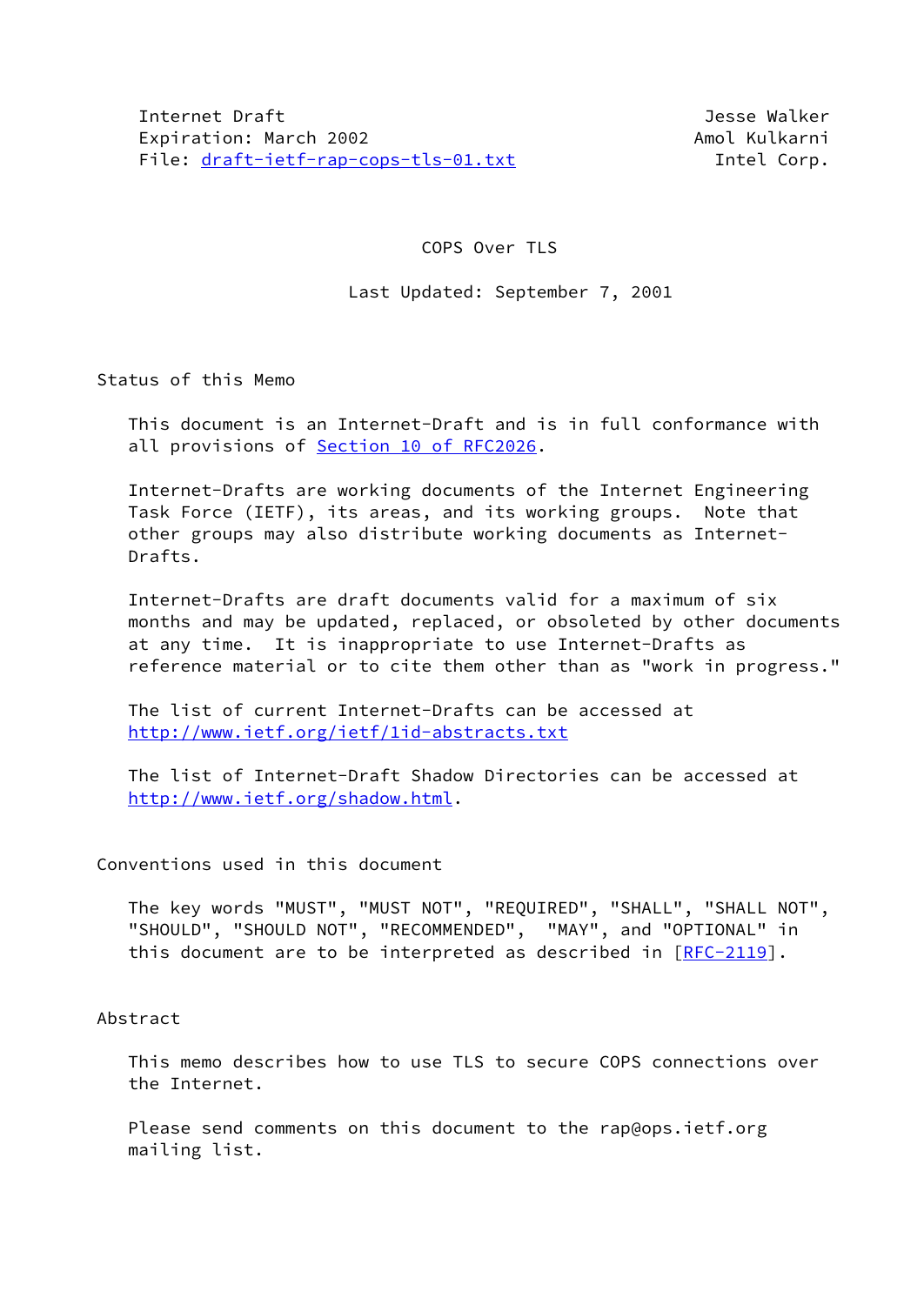Internet Draft COPS Over TLS September 2001

# Table Of Contents

| 2.                                                |
|---------------------------------------------------|
| 2.1.                                              |
| 2.2.                                              |
|                                                   |
| 2.2.2.                                            |
|                                                   |
| Endpoint Identification and Access Control5<br>3. |
| 3.1.                                              |
| 3.2.                                              |
| 4.                                                |
| 5.                                                |
| 6.                                                |
| 7.                                                |
| 8.                                                |
|                                                   |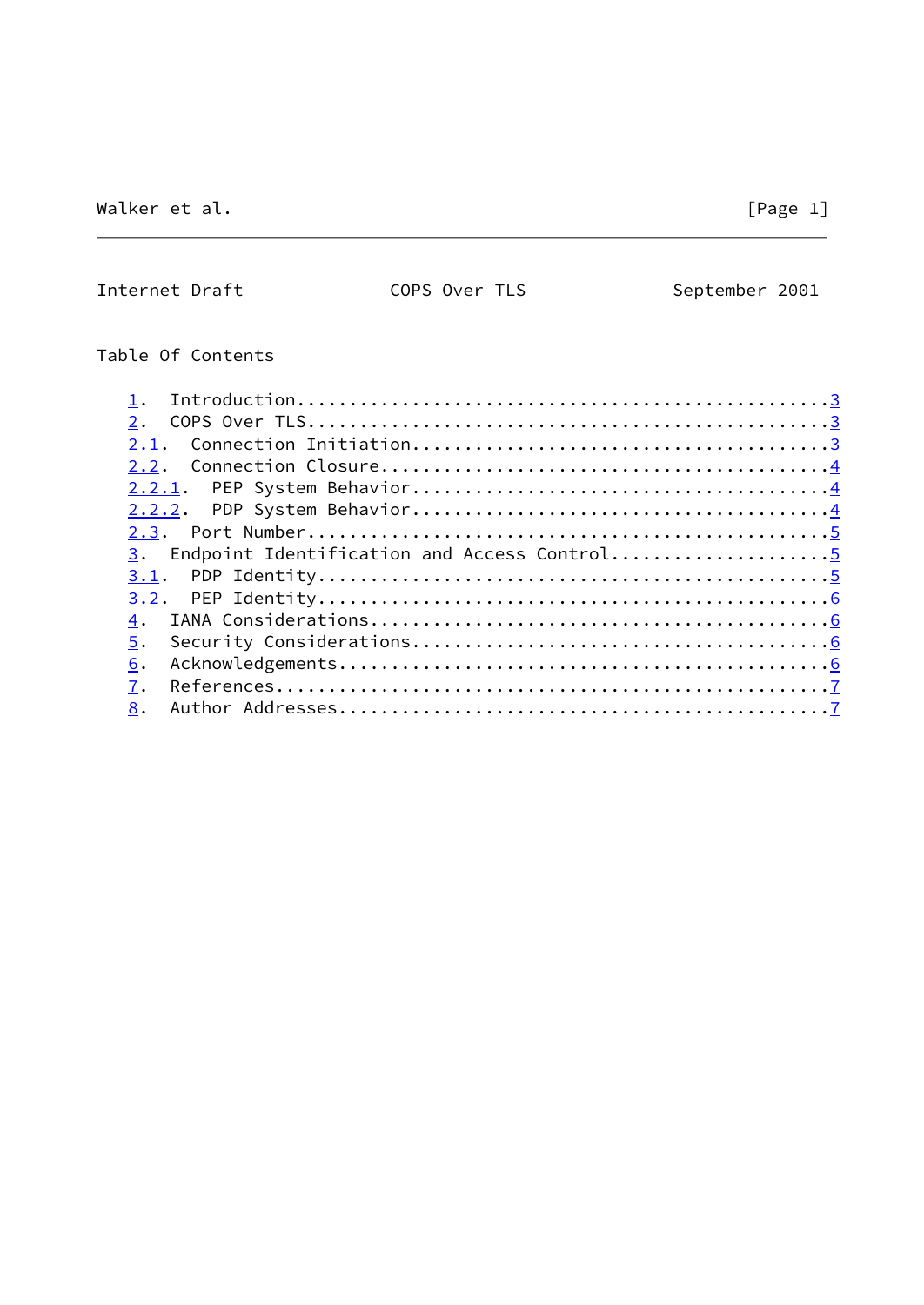Walker et al. **Expires March 2002** [Page 2]

<span id="page-2-1"></span>Internet Draft COPS Over TLS September 2001

<span id="page-2-0"></span>[1](#page-2-0). Introduction

 COPS [\[COPS](#page-7-4)] was designed to distribute clear-text policy information from a centralized Policy Decision Point (PDP) to a set of Policy Enforcement Points (PEP) in the Internet. COPS provides its own security mechanisms to protect the per-hop integrity of the deployed policy. However, the use of COPS for sensitive applications such as some types of security policy distribution requires additional security measures, such as data privacy. This is because some organizations find it necessary to hide some or all of their security policies, e.g., because policy distribution to devices such as mobile platforms can cross domain boundaries.

 TLS [\[TLS](#page-7-5)] was designed to provide channel-oriented security. TLS standardizes SSL and may be used with any connection-oriented service. TLS provides mechanisms for both one- and two-way authentication, dynamic session keying, and data stream privacy and integrity.

 This document describes how to use COPS over TLS. "COPS over TLS" is abbreviated COPS/TLS.

<span id="page-2-2"></span>[2](#page-2-2). COPS Over TLS

 COPS/TLS is very simple: use COPS over TLS exactly as you would use COPS over TCP.

<span id="page-2-3"></span>[2.1](#page-2-3). Connection Initiation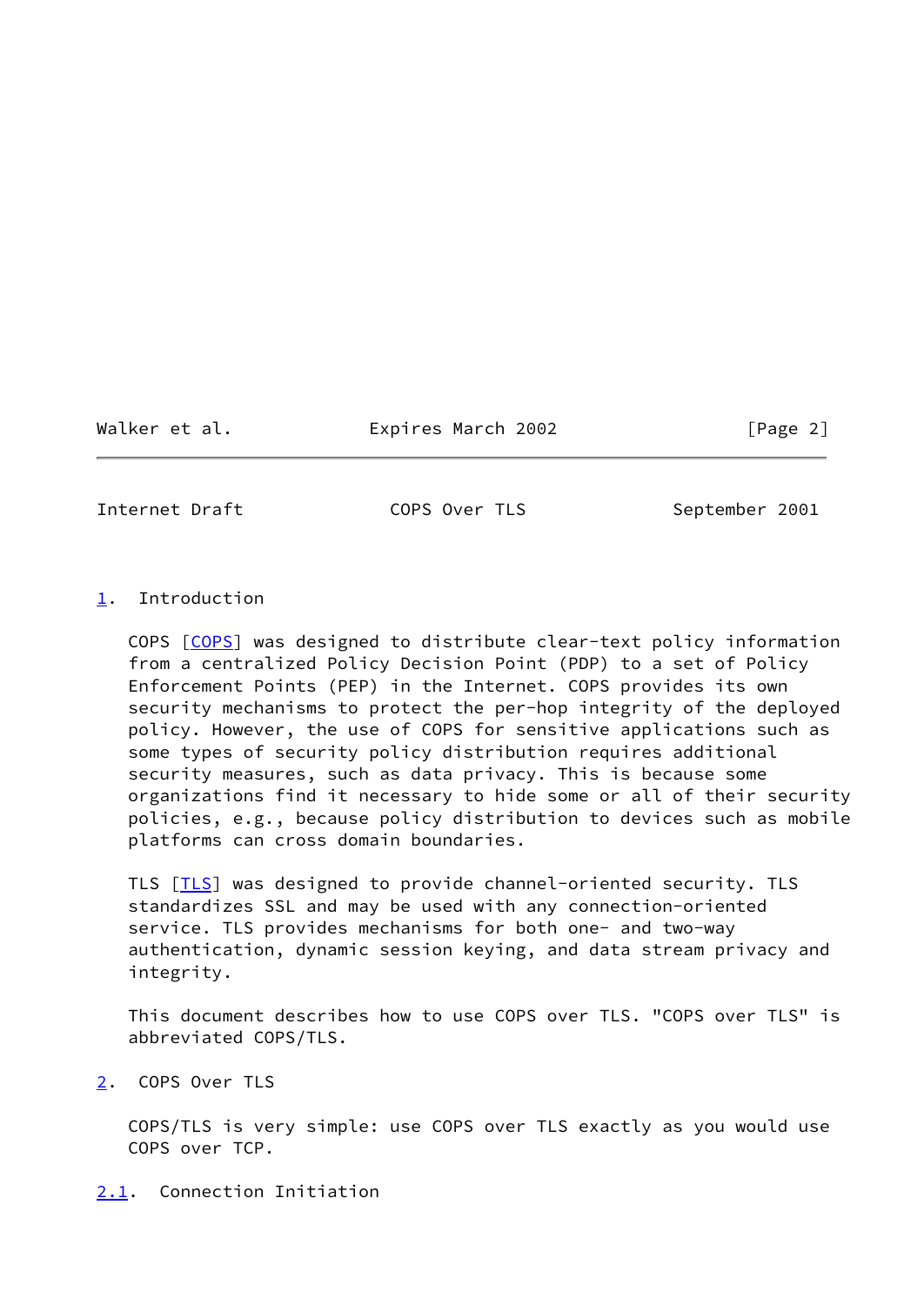The system acting as the PEP also acts as the TLS client. This system initiates a connection to the PDP to the secure COPS port. When this succeeds, the PEP system sends the TLS ClientHello to begin the TLS handshake. When the TLS handshake completes, the PEP MAY initiate the first COPS message. All COPS data MUST be sent as TLS "application data". Normal COPS behavior follows.

 All PEP implementations of COPS/TLS MUST support an access control mechanism to identify authorized PDPs. This requirement provides a level of assurance that the policy arriving at the PEP is actually valid. The access control mechanism implemented is outside the scope of this document. PEP implementations SHOULD require the use of this access control mechanism for operation of COPS over TLS. When access control is enabled, the PEP implementation MUST NOT initiate COPS/TLS connections to systems not authorized as PDPs by the access control mechanism.

 Similarly, PDP COPS/TLS implementations MUST support an access control mechanism permitting them to restrict their services to authorized PEP systems only. Implementations MUST NOT require the use of an access control mechanism at the PDP, however, as organizations might not consider as sensitive the types of policy being deployed, and therefore do not need to incur the expense of managing

| Walker et al. | Expires March 2002 | [Page 3] |  |
|---------------|--------------------|----------|--|
|               |                    |          |  |

<span id="page-3-1"></span>Internet Draft COPS Over TLS September 2001

 credentials for the PEP systems. However, if access controls are used, the PDP implementation MUST terminate COPS/TLS connections from unauthorized PEP systems and log an error if an auditable logging mechanism is present.

# <span id="page-3-0"></span>[2.2](#page-3-0). Connection Closure

 TLS provides facilities to securely close its connections. Reception of a valid closure alert assures an implementation that no further data will arrive on that connection. The TLS specification requires TLS implementations to initiate a closure alert exchange before closing a connection. It permits TLS implementations to close connections without waiting to receive closure alerts from the peer, provided they send their own first. TLS allows implementations to reuse the session in this case, but COPS/TLS makes no use of this capability.

 Note that a premature close does not call into question the security of the data already received, but simply indicates that subsequent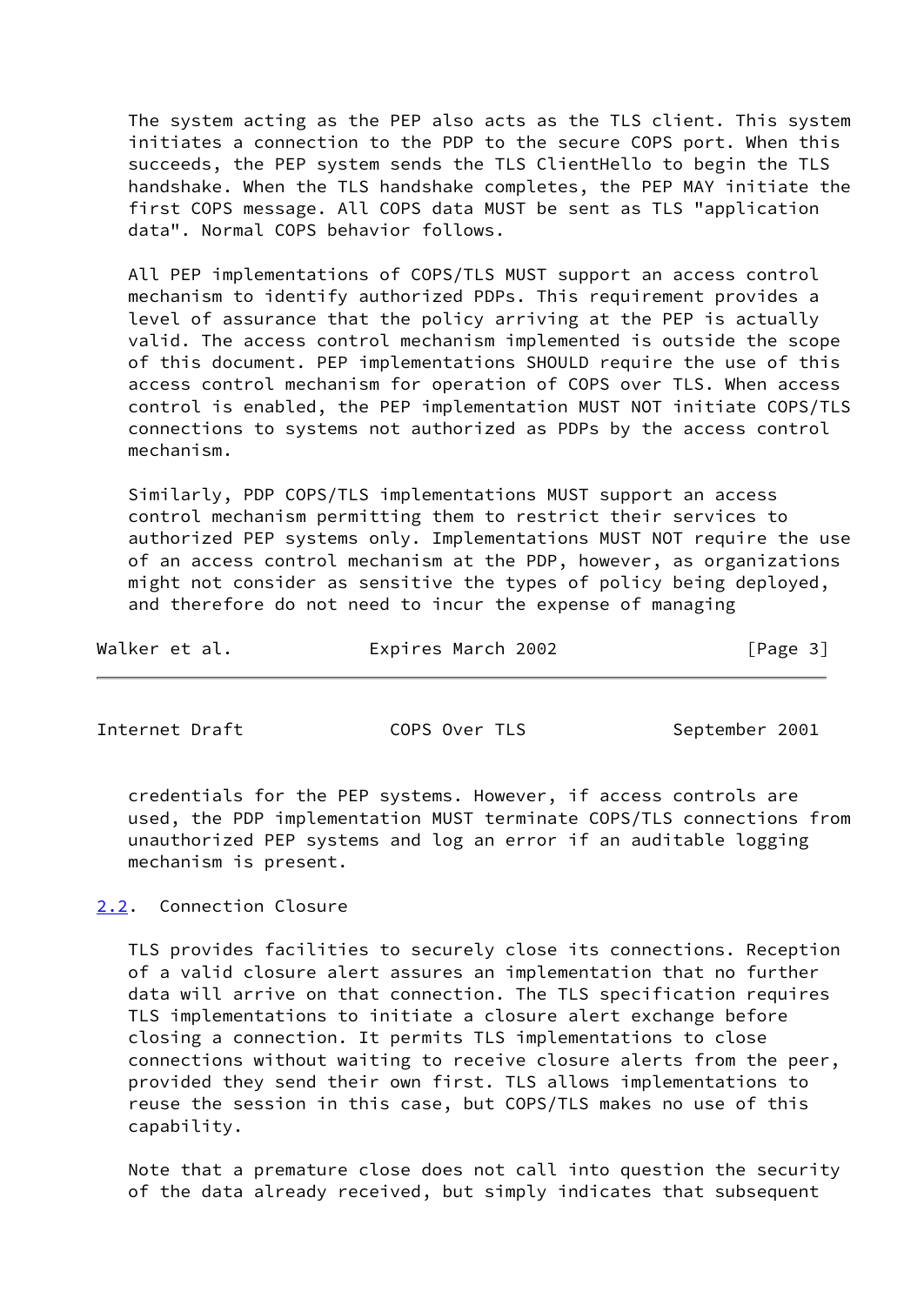data might have been truncated. Because TLS is oblivious to COPS message boundaries, it is necessary to examine the COPS data itself (specifically the Message header) to determine whether truncation occurred.

<span id="page-4-0"></span>[2.2.1](#page-4-0). PEP System Behavior

 PEP implementations MUST treat premature closes as errors and any data received as potentially truncated. The COPS protocol allows the PEP system to find out whether truncation took place. A PEP system detecting an incomplete close SHOULD recover gracefully.

PEP systems MUST send a closure alert before closing the connection. Clients unprepared to receive any more data MAY choose not to wait for the PDP system's closure alert and simply close the connection, thus generating an incomplete close on the PDP side.

<span id="page-4-1"></span>[2.2.2](#page-4-1). PDP System Behavior

 COPS permits a PEP to close the connection at any time, and requires PDPs to recover gracefully. In particular, PDPs SHOULD be prepared to receive an incomplete close from the PEP, since a PEP often shuts down for operational reasons unrelated to the transfer of policy information between the PEP and PDP.

 Implementation note: The PDP ordinarily expects to be able to signal end of data by closing the connection. However, the PEP may have already sent the closure alert and dropped the connection.

 PDP systems MUST attempt to initiate an exchange of closure alerts with the PEP system before closing the connection. PDP systems MAY close the connection after sending the closure alert, thus generating an incomplete close on the PEP side.

| Walker et al. | Expires March 2002 | [Page 4] |
|---------------|--------------------|----------|
|               |                    |          |

<span id="page-4-3"></span>Internet Draft COPS Over TLS September 2001

<span id="page-4-2"></span>[2.3](#page-4-2). Port Number

 The first data a PDP expects to receive from the PEP is a Client-Open message. The first data a TLS server (and hence a COPS/TLS server) expects to receive is the ClientHello. Consequently, COPS/TLS runs over a separate port in order to distinguish it from COPS alone. When COPS/TLS runs over a TCP/IP connection, the default TCP port at the PDP is TBD. The PEP may use any TCP port. This does not preclude COPS/TLS from running over another transport. TLS only presumes a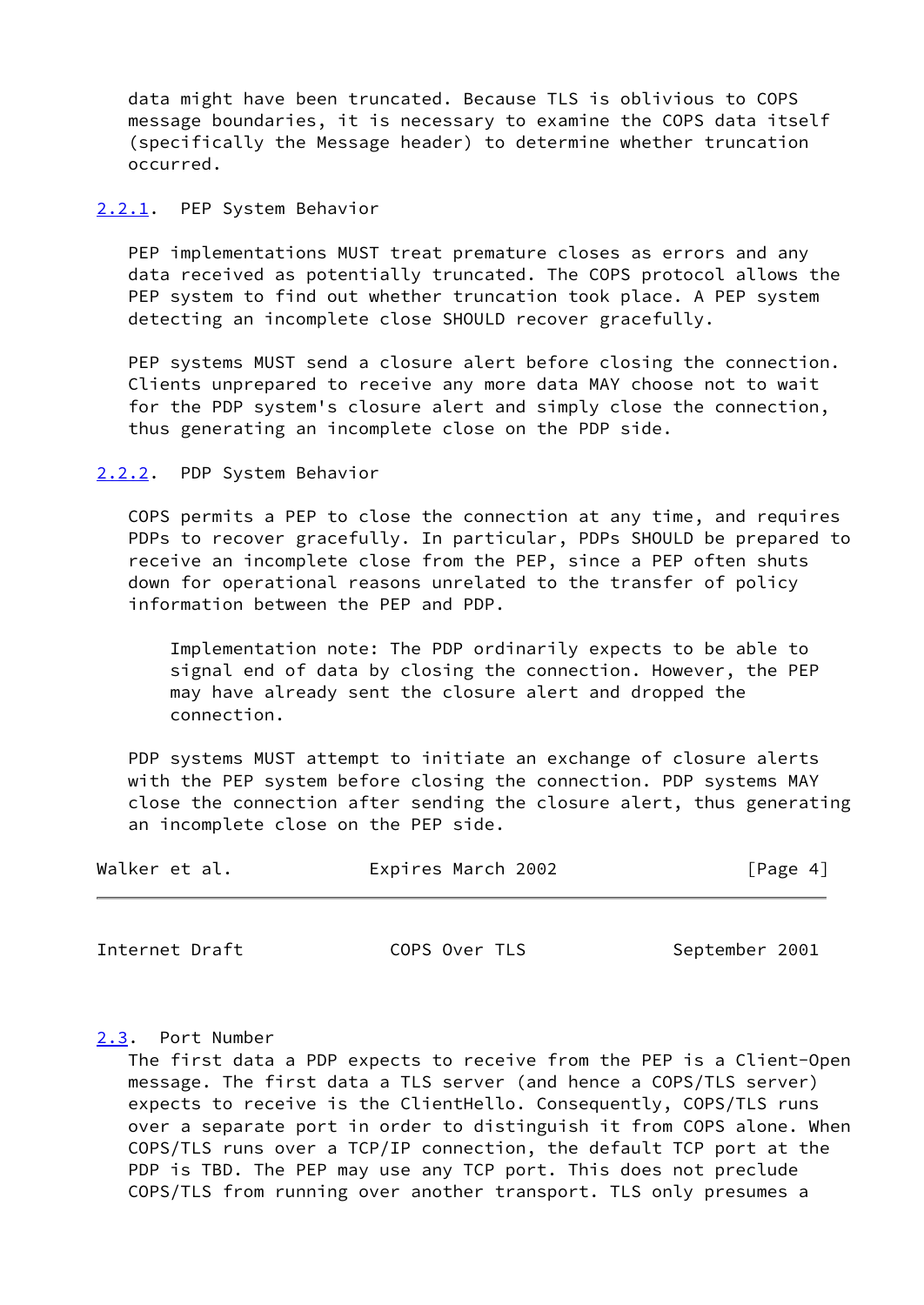reliable connection-oriented data stream.

# <span id="page-5-0"></span>[3](#page-5-0). Endpoint Identification and Access Control

 Implementations of COPS/TLS MUST use X.509 v3 certificates conforming to [[PKIX\]](#page-7-6) to identify PDP and PEP systems. COPS/TLS systems MUST perform certificate verification processing conforming to [[PKIX\]](#page-7-6).

 If a subjectAltName extension of type dNSName or iPAddress is present in the PDP's certificate, that MUST be used as the PDP identity. Otherwise, the most specific Common Name field in the Subject field of the certificate MUST be used.

Matching is performed using the matching rules specified by [\[PKIX](#page-7-6)]. If more than one identity of a given type is present in the certificate (e.g. more than one dNSName name, a match in any one of the set is considered acceptable.), the COPS system uses the first name to match, except as noted below in the IP address checking requirements. Names may contain the wildcard character  $\star$  which is considered to match any single domain name component or component fragment. For example, \*.a.com matches foo.a.com but not bar.foo.a.com. f\*.com matches foo.com but not bar.com.

# <span id="page-5-1"></span>[3.1](#page-5-1). PDP Identity

 Generally, COPS/TLS requests are generated by the PEP consulting bootstrap policy information identifying authorized PDPs. As a consequence, the hostname or IP address for the PDP is known to the PEP. How this bootstrap policy information arrives at the PEP is outside the scope of this document. However, all PEP implementations MUST provide a mechanism to securely deliver or configure the bootstrap policy. In particular, all PEP implementations MUST support a mechanism to securely acquire the signing certificate of the authorized certificate authorities issuing PDP certificates, and MUST support a mechanism to securely acquire an access control list or filter identifying its set of authorized PDPs.

 PEP implementations that participate in multiple domains, such as those on mobile platforms, MAY use different certificate authorities and access control lists in each domain.

 Organizations may choose to deliver some or all of the bootstrap policy configuration from an untrusted source, such as DHCP. In this

| Walker et al. | Expires March 2002 | [Page 5] |
|---------------|--------------------|----------|
|               |                    |          |

<span id="page-5-2"></span>Internet Draft COPS Over TLS September 2001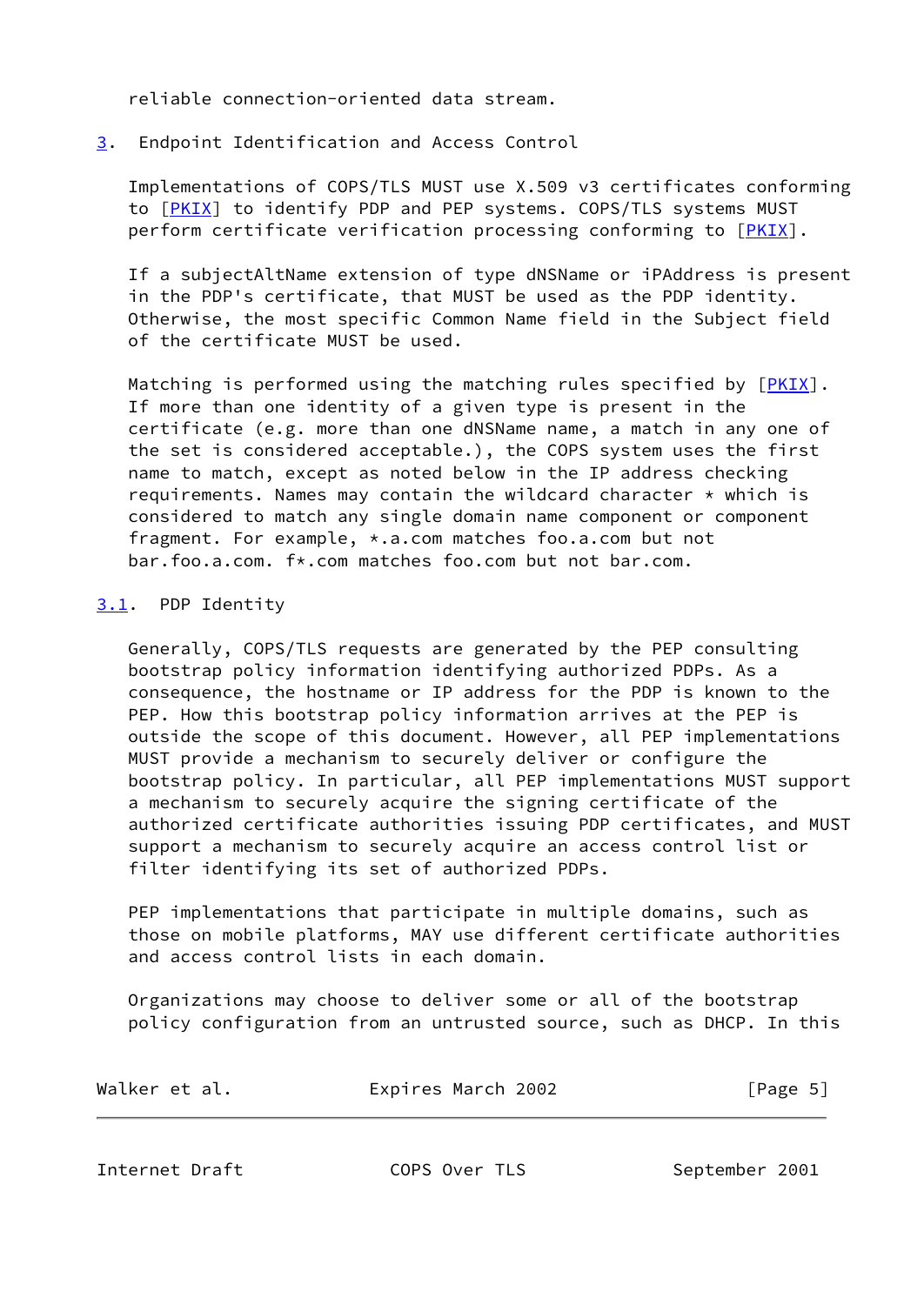circumstance, COPS over TLS provides no protection from attack when this untrusted source is compromised.

 If the PDP hostname or IP address is available via the access control mechanism, the PEP MUST check it against the PDP's identity as presented in the PDP's TLS Certificate message.

 In some cases the bootstrap policy will identify the authorized PDP only by an IP address of the PDP system. In this case, the subjectAltName MUST be present in the certificate, and it MUST include an iPAdress format matching the expected name of the policy server.

 If the hostname of the PDP does not match the identity in the certificate, a PEP on a user oriented system MUST either notify the user (PEP systems MAY afford the user the opportunity to continue with the connection in any case) or terminate the connection with a bad certificate error. PEPs on unattended systems MUST log the error to an appropriate audit log (if available) and MUST terminate the connection (with a bad certificate error). Unattended PEP systems MAY provide a configuration setting that disables this check, but then MUST provide a setting which enables it.

## <span id="page-6-0"></span>[3.2](#page-6-0). PEP Identity

 When PEP systems are not access controlled, the PDP need have no external knowledge of what the PEP's identity ought to be and so checks are neither possible nor necessary. In this case, there is no requirement for PEP systems to register with a certificate authority, and COPS over TLS uses one-way authentication, of the PDP to the PEP.

 When PEP systems are access controlled, PEPs must be PKI clients in the sense of  $[PKIX]$  $[PKIX]$ . In this case, COPS over TLS uses two-way authentication, and the PDP MUST perform the same identity checks for the PEPs as described above for the PDP.

 When access controls are in effect at the PDP, PDP implementations MUST have a mechanism to securely acquire the signing certificates of the certificate authorities issuing certificates to any of the PEPs they support.

# <span id="page-6-1"></span>[4](#page-6-1). IANA Considerations

 COPS over TLS uses a separate TCP port from COPS. IANA should assign the value TBD to this port.

## <span id="page-6-2"></span>[5](#page-6-2). Security Considerations

This entire document concerns security.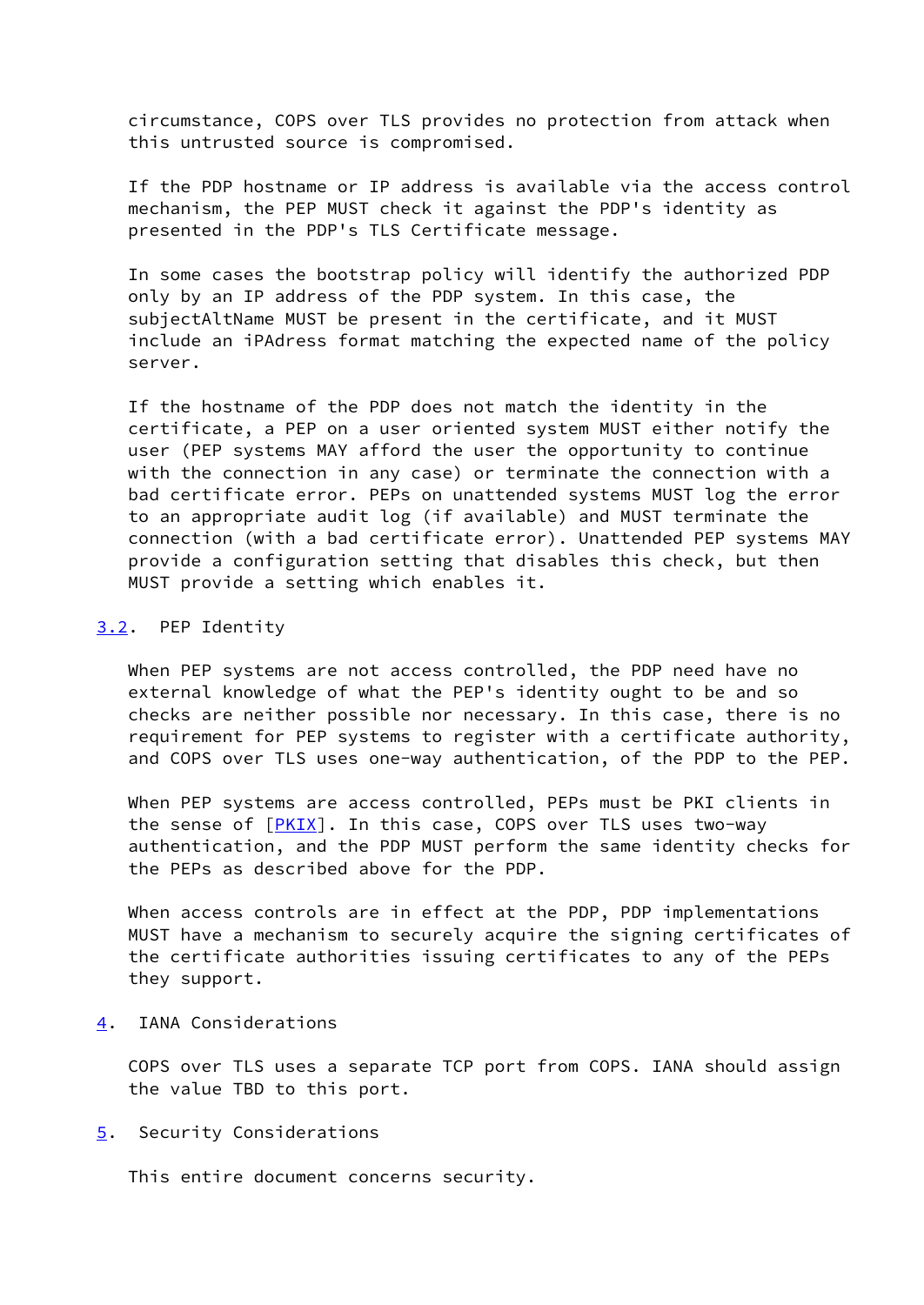<span id="page-7-0"></span>

| Walker et al.<br>Expires March 2002 |  |
|-------------------------------------|--|
|-------------------------------------|--|

 $[Page 6]$ 

<span id="page-7-2"></span>Internet Draft COPS Over TLS September 2001

 This document freely plagiarizes and adapts Eric Rescorla's similar document [draft-ietf-tls-http-xx.txt](https://datatracker.ietf.org/doc/pdf/draft-ietf-tls-http-xx.txt) that specifies how HTTP runs over TLS. Discussions with David Durham and Ylian Sainte-Hillaire also lead to improvements in this document.

<span id="page-7-1"></span>[7](#page-7-1). References

<span id="page-7-4"></span> [COPS] Durham, D., Boyle, J., Cohen, R., Herzog, R., Rajan, R., Sastry, A., "The COPS (Common Open Policy Service) Protocol", [RFC](https://datatracker.ietf.org/doc/pdf/rfc2748) [2748,](https://datatracker.ietf.org/doc/pdf/rfc2748) January 200.

<span id="page-7-6"></span> [PKIX] Housley, R., Ford, W., Polk, W., Solo, D., "Internet Public Key Infrastructure: Part I: X.509 Certificate and CRL Profile", RFC 2459, January 1999.

 [RFC2026] Bradner, S., "The Internet Standards Process - Revision 3", [RFC 2026,](https://datatracker.ietf.org/doc/pdf/rfc2026) October 1996

 [RFC2119] Bradner, S., "Key Words for use in RFCs to indicate Requirement Levels", [RFC 2119](https://datatracker.ietf.org/doc/pdf/rfc2119), March 1997.

<span id="page-7-5"></span>[TLS] Dierks, T., Allen, C., "The TLS Protocol", [RFC2246,](https://datatracker.ietf.org/doc/pdf/rfc2246) January 1999.

<span id="page-7-3"></span>[8](#page-7-3). Author Addresses

 Jesse R. Walker Intel Corporation 2111 N.E. 25th Avenue Hillsboro, OR 97214 USA jesse.walker@intel.com

 Amol Kulkarni Intel Corporation JF3-206 2111 N.E. 25th Avenue Hillsboro, OR 97214 USA amol.kulkarni@intel.com